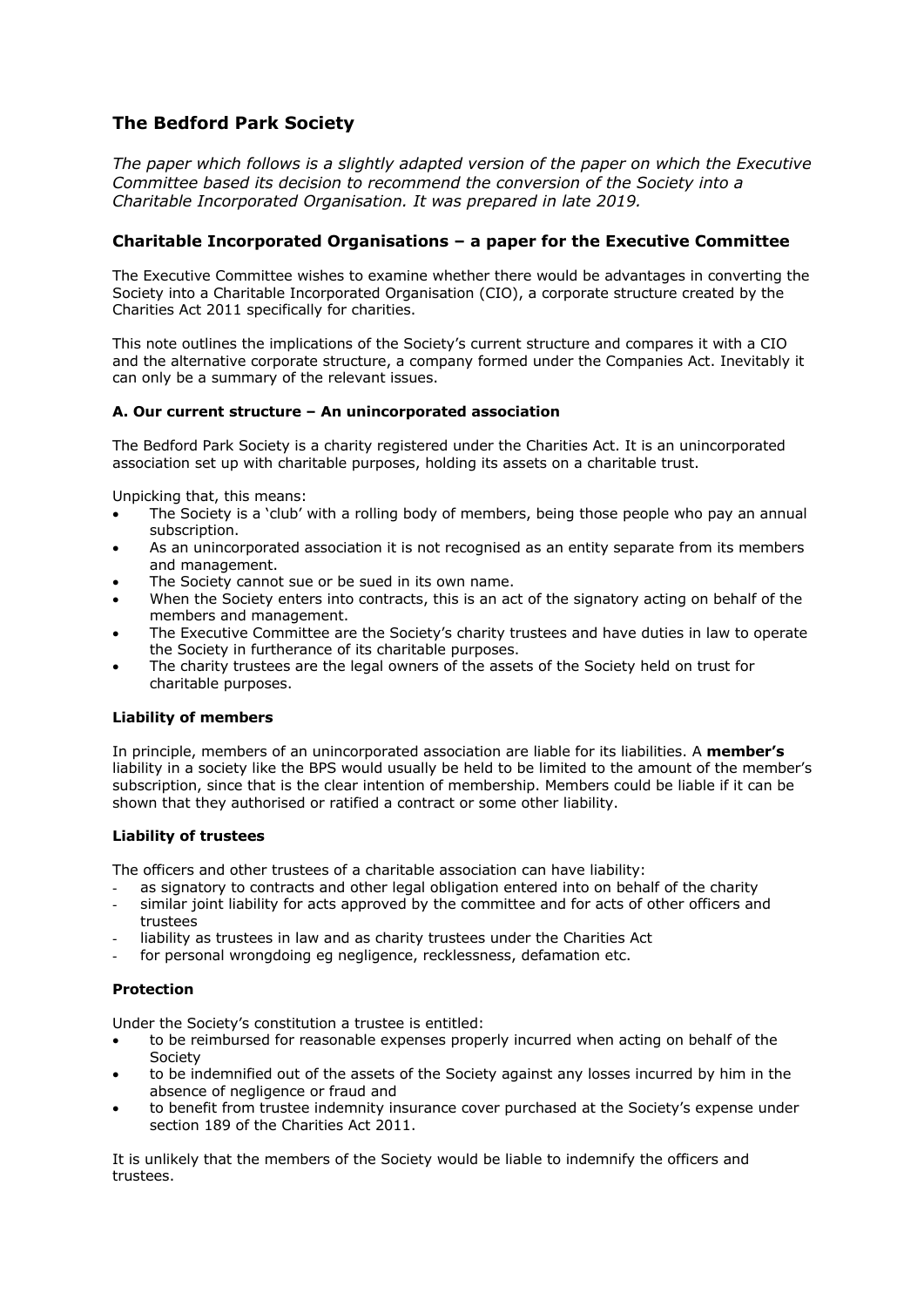# **BPS's activities**

In practice the current activities of the Society provide little cause for concern and the issue of trustee liability is unlikely to arise.

- commenting on planning applications
- liaising with the Councils and other bodies on infrastructure and development plans
- organising lectures and events
- handling the Society's charitable funds and complying with charity law.

Nonetheless the fact of trustee liability and its association with the unincorporated association could dissuade potential trustees from joining the committee and this is likely to become more of a factor as CIO's become the predominant form for charities.

In the longer term, if the Society expands its activities, a legal entity would be helpful for entering into contracts:

- employing people to administer the Society,
- larger, higher value contracts for events or activities,

• buying or leasing premises or other longer-term assets/liabilities.

We could even now set up a limited liability company as a 'subsidiary' of the BPS.

Commencing litigation on a planning matter is something that the Society has in the past contemplated, though it is a step they are unlikely to take in the context of the current planning legislation and procedures. However, the Society maintains a fighting fund for planning matters. Nevertheless, the risks of any legal action are likely to seem daunting to the trustees of an unincorporated association.

In conclusion, there is probably little to be concerned about at present, but a limit of liability would always be comforting and have advantages.

#### **B. Charitable Incorporated Organisations**

CIOs were introduced by the Charities Act 2011. The simplest way to think of a CIO is as similar to an unincorporated association except that is a corporate body with its own legal personality. A CIO is not a company under the Companies Act.

The key attractions of a CIO are:

- there is a clear limit on members' liability as members of the corporate body
- the corporate entity enters into contracts and other obligations as principal, so signatories do not incur personal liability
- it can own its own assets, and has a continuing existence
- the reporting requirements are less than for a Companies Act charitable company (see below).

# *Membership of a CIO*

A CIO may be either:

- an association CIO, appropriate for charities with an active body of members who vote on important decisions, such as electing trustees or committee members; or
- a foundation CIO, whose only voting members are its trustees.

We would be an association CIO.

The members may be either (a) not liable to contribute to the assets of the CIO, if it is wound up, or (b) liable to do so up to a maximum amount each (eg £5).

Each **member** of a CIO has a statutory duty to exercise the powers that the member has in that capacity in the way that the member decides, in good faith, would be most likely to further the purposes of the CIO. This new obligation is presumably to prevent members mandating activities beyond the charity's charitable purposes. It would have to be drawn to members' attention.

# *Trustees of the CIO*

The CIO has charity trustees, who are to manage the affairs of the CIO and may exercise all the powers of the CIO.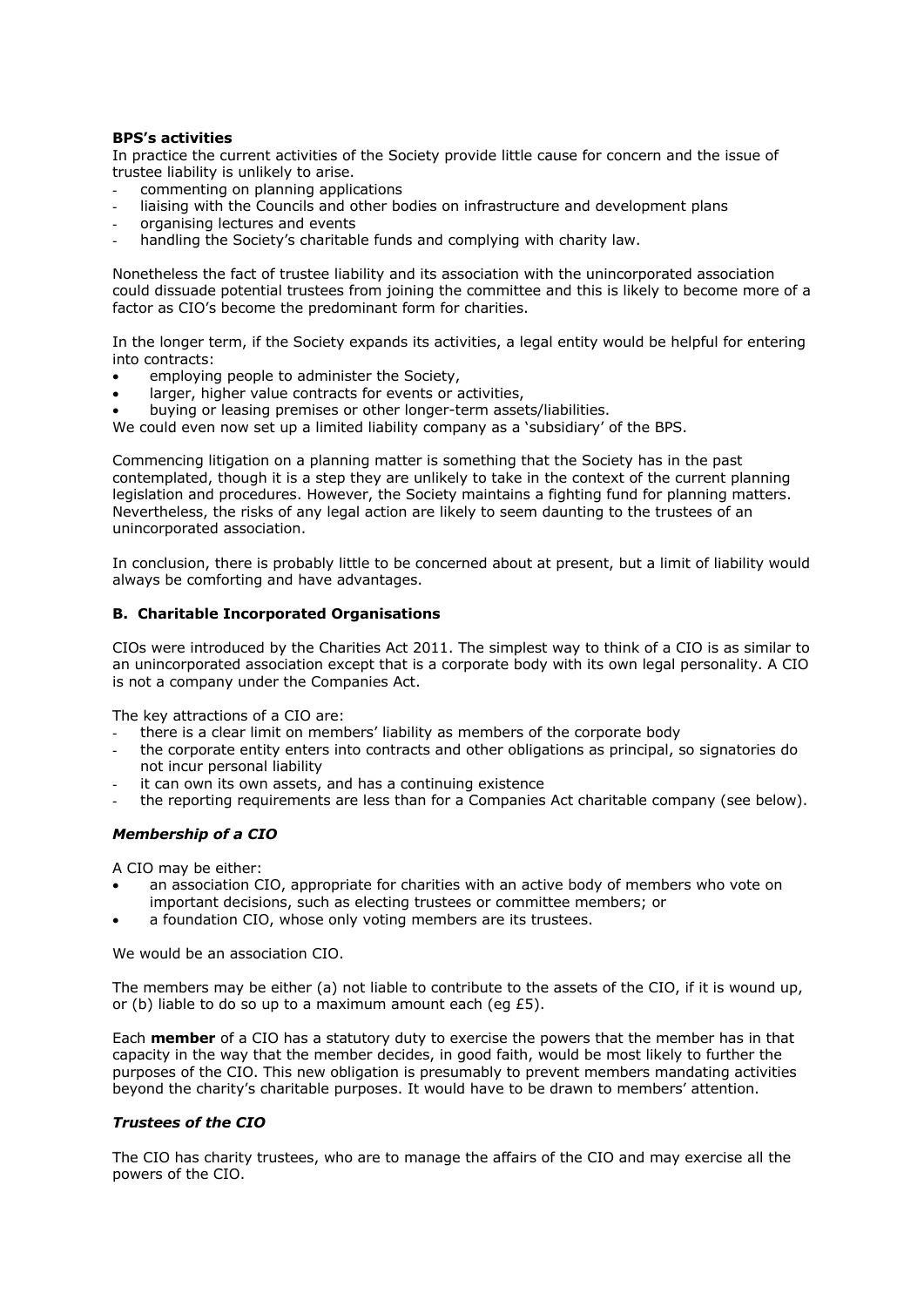Each trustee of the CIO has a statutory duty to exercise the powers he has in that capacity in the way that the trustee decides, in good faith, would be most likely to further the purposes of the CIO.

Each trustee must exercise such care and skill as is reasonable in the circumstances, having regard in particular:

- to any special knowledge or experience that the trustee has or purports to have, and
- where the trustee is a professional or is in business, to any special knowledge or experience that it is reasonable to expect that a person acting in that kind of profession or business to have.

There are usual rules as to disclosure of trustees' material interests and trustees not personally benefitting from contracts. A trustee is entitled to be reimbursed for expenses properly incurred.

Trustees of CIOs can be criminally liable for fraudulent trading by the CIO. A CIO appears to be an 'unregistered company' (like the Society at present) under insolvency legislation and trustees as now can be civilly liable for 'wrongful trading' if the CIO incurs liabilities when there was no reasonable prospect of meeting them.

#### *Conversion and registration*

It is possible for an existing unincorporated society to convert to become a CIO.

A CIO must have (a) a constitution, (b) a principal office and (c) one or more members.

The name of the CIO must include the initials CIO (or the full words 'charitable incorporated organisation'). Alternatively, this would have to be made clear in all locations, documents, communications and conveyances.

The Charity Commission registers the CIO as a charity in the register of charities, noting that it is constituted as a CIO.

# *Constitution of CIO*

A CIO's constitution must be in the form specified in regulations made by the Commission, or as near to that form as the circumstances admit. Our existing constitution is not close enough. However, the revised constitution will be able to track closely the content of the existing constitution.

A CIO may amend its constitution in the usual way. The usual rules for CC consent apply, especially regarding changes in the objects of the charity, the application of property on a dissolution and regarding any personal benefit being obtained by trustees or members and avoiding conflicts of interest.

#### *Transfer of assets*

Once we have set up and registered a new CIO, the old BPS would transfer its property and operations to the CIO. The dissolution clause in our existing constitution allows for this. We do not have any permanent endowment, which would complicate a transfer. Once the transfer had taken place the members would need to meet to give their approval to the constitution of the new CIO.

# *Accounts*

A CIO is not a company under the Companies Act, so the reporting requirements are simpler than for charitable companies. CIOs must produce accounts under charity law, not company law, so we would see little difference.

# *Registers, office and meetings*

A CIO must keep registers of its members and trustees, with similar formalities as for a Companies Act company, including being open for inspection at a named location. But the members' list